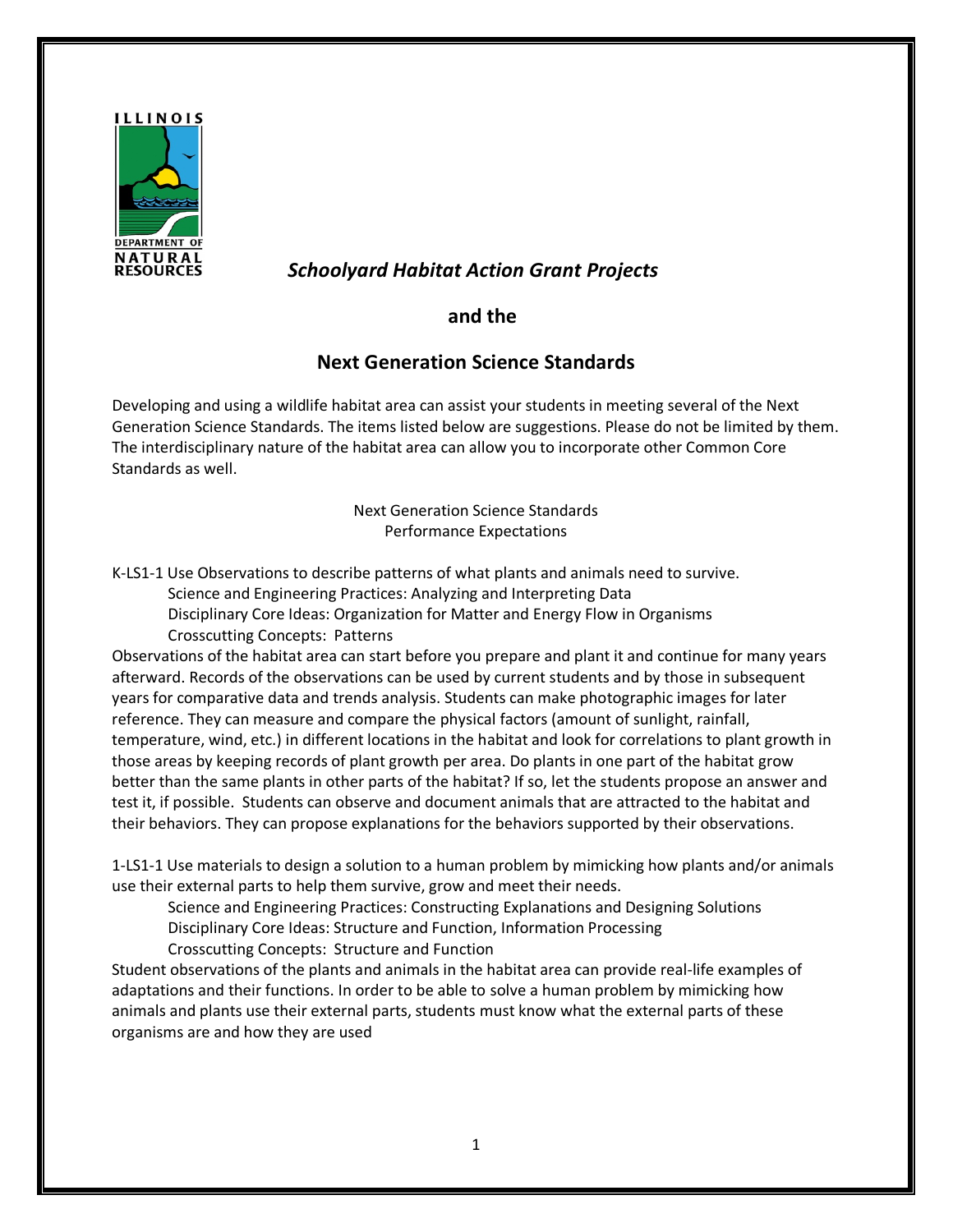1-LS3-1 Make observations to construct an evidence-based account that young plants and animals are like, but not exactly like, their parents.

Science and Engineering Practices: Constructing Explanations and Designing Solutions Disciplinary Core Ideas: Inheritance of Traits, Variation of Traits

Crosscutting Concepts: Patterns

Students will be able to make and record observations about plants in the habitat area as well as animals that visit and/or live in the habitat. Plant observations can occur from either seed or seedling through the adult plant stage. Students can record measurements, shapes, growth rate and other features on a regular basis. Images can be taken and compared over time, too, so that if one class starts a project in the spring, another class can use the data in the fall to compare with it. If you have the proper plants to attract butterfly females to lay their eggs, students may be able to follow the complete life cycle of these insects. Some birds may nest in the habitat and can be observed. Other animals may live in the habitat, too.

2-LS2-2 Develop a simple model that mimics the function of an animal in dispersing seeds or pollinating plants.

Science and Engineering Practices: Developing and Using Models

Disciplinary Core Ideas: Interdependent Relationships in Ecosystems

Crosscutting Concepts: Structure and Function

Students can collect a small number of seeds from as many species as possible in the habitat area throughout the year. They can examine them closely and propose explanations for how the seeds might travel, if they appear that they might travel. They can look at animals that live in this type of habitat and research their behaviors to see means that the seeds might be spread by the animals. (NOTE: If your habitat area is small, you may need to provide other sources for the students to use as animal references for the habitat type. For example, the *Illinois' Natural Resources Trading Cards* can be separated into prairie, woodland and wetland species and used to show the students species that they may not be able to attract to their schoolyard habitat.) Students can then develop a model of a seed that could be dispersed by an animal species and explain why they chose this animal and how the seed's adaptations would result in successful dispersal from the parent plant.

Students should have some concept of what pollination is before they can mimic it. If the plants in your habitat area are blooming, they most likely will attract native pollinator species that can be easily observed. Question the students about what the pollinators may be doing at the flowers. Have them try to support their explanations by observations. They can then design a model that mimics what the pollinators are doing.

2-LS4-1 Make observations of plants and animals to compare the diversity of life in different habitats. Science and Engineering Practices: Planning and Carrying Out Investigations

Disciplinary Core Ideas: Biodiversity and Humans

Most likely you will have chosen the plant species to be planted in your habitat area so it is artificial in terms of not developing naturally in its location. However, you can still compare diversity in different habitats by observing and recording the number of different species and individuals of each species in identical plot sizes on different areas of the school grounds. For instance, use a small hoop (like a hula hoop) and randomly place it in three different locations on the school grounds. Count the different species of plants growing in these areas and the approximate numbers of each one and the number of types of animals observed and the numbers of each type. Animal signs can be observed as well. Now toss the hoop in the habitat area and complete the same procedure. Compare the different areas. Have the students propose explanations for any differences. Trees are often excluded by using a hoop in the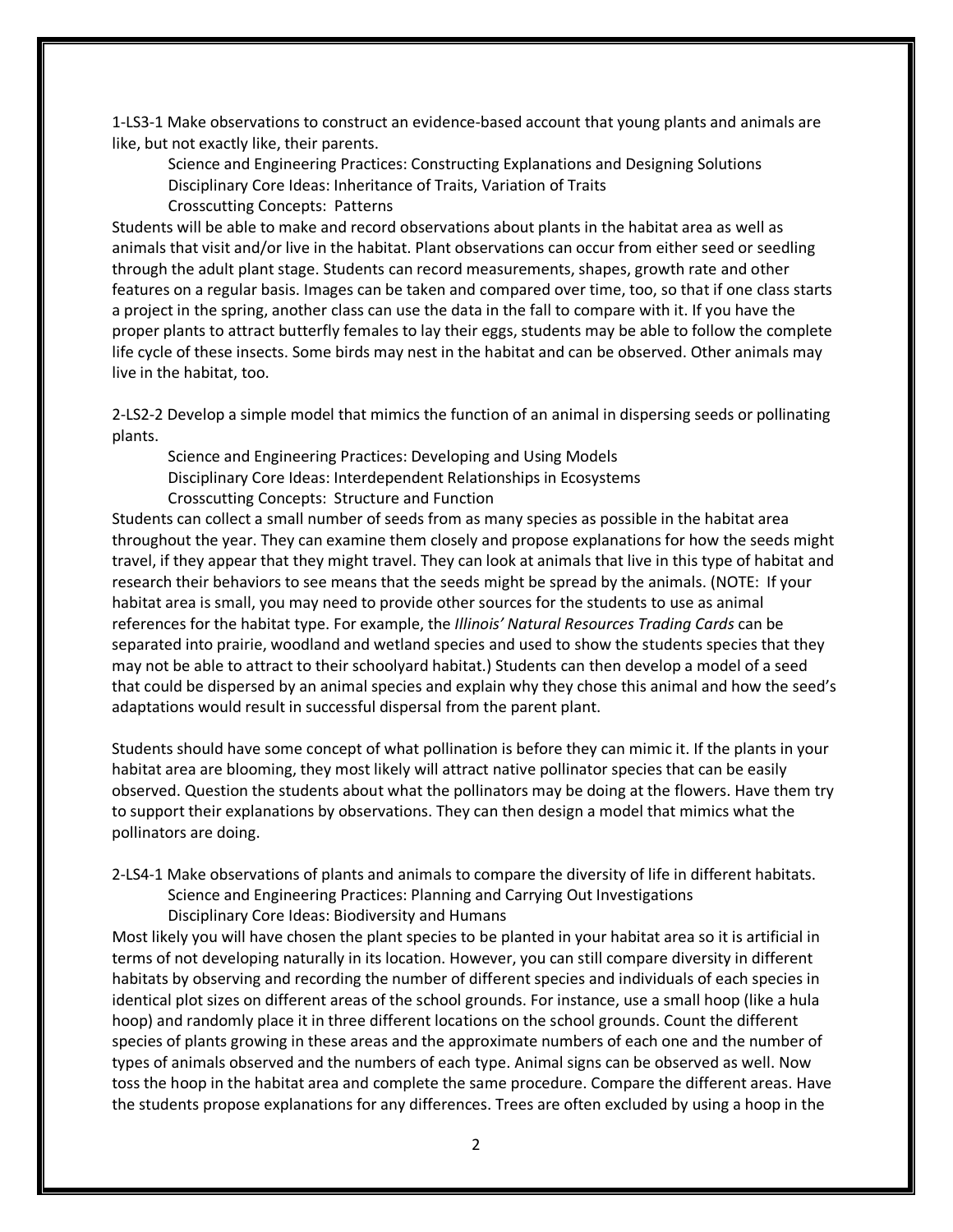sampling procedure. A piece of string of a definite length can be used instead. Students can develop the protocol for counting plants and animals along the string (touching the string, within a foot of the string, etc.). They must also make rules for animals/plants above the string (flying, nesting, in a tree, etc.). They can discuss problems that might occur when measuring diversity in a much larger habitat than their schoolyard. Although it is targeted to middle school grade levels, the "Backyard Bioblitz" activity from the *Illinois Biodiversity Basics* unit (pages 25-36 in the file at

[http://dnr.state.il.us/education/ILBiodiversityBasics/Section1.pdf\)](http://dnr.state.il.us/education/ILBiodiversityBasics/Section1.pdf) can be helpful in providing background information for you.

3-LS3-1 Analyze and interpret data to provide evidence that plants and animals have traits inherited from parents and that variation of these traits exists in a group of similar organisms.

Science and Engineering Practices: Analyzing and Interpreting Data

Crosscutting Concepts: Patterns

Students can use the habitat area to observe, measure and record data about the plants and animals living and visiting it. They can look for similarities and differences in the same types of plants and animals and postulate why differences occur. Have the students discuss whether or not variation is important based on their observations.

3-LS3-2 Use evidence to support the explanation that traits can be influenced by the environment. Science and Engineering Practices: Constructing Explanations and Designing Solutions Disciplinary Core Ideas: Inheritance of Traits, Variation of Traits

Crosscutting Concepts: Cause and Effect

Over time, the plants in the habitat area may show the effects of drought, excessive rainfall, extreme cold, abundance of insects and other factors. If you water the habitat area regularly, the students could compare the growth and condition of plants in the habitat area to similar plants in areas that are only receiving natural rainfall. If you don't water the habitat area regularly, the students could photograph and record growth data about the plants in the habitat area as well as measure and record weather data. This information could be used for data and trends analysis in this and subsequent classes.

3-LS4-3 Construct an argument with evidence that in a particular habitat some organisms can survive well, some survive less well and some cannot survive at all.

Science and Engineering Practices: Engaging in Argument from Evidence

Disciplinary Core Ideas: Adaptation

Crosscutting Concepts: Cause and Effect, Science is a Human Endeavor

Students can record the plant species that were planted in the habitat area and where they were planted. Images can be taken for reference. Plant growth and weather data can be collected. Animal species visiting the habitat can be noted. Students can provide explanations for why some species may have grown better than others. Provide the students with images of a variety of Illinois species from resources such as the *Illinois' Natural Resources Trading Cards.* Based on their data, ask the students to predict whether or not an animal or plant would be suited to live in the schoolyard wildlife habitat area. Repeat the process using images of species from other parts of the country and world.

4-LS1-1 Construct an argument that plants and animals have internal and external structures that function to support survival, growth, behavior and reproduction.

Science and Engineering Practices: Engaging in Argument from Evidence

Disciplinary Core Ideas: Structure and Function

Crosscutting Concepts: Systems and System Models